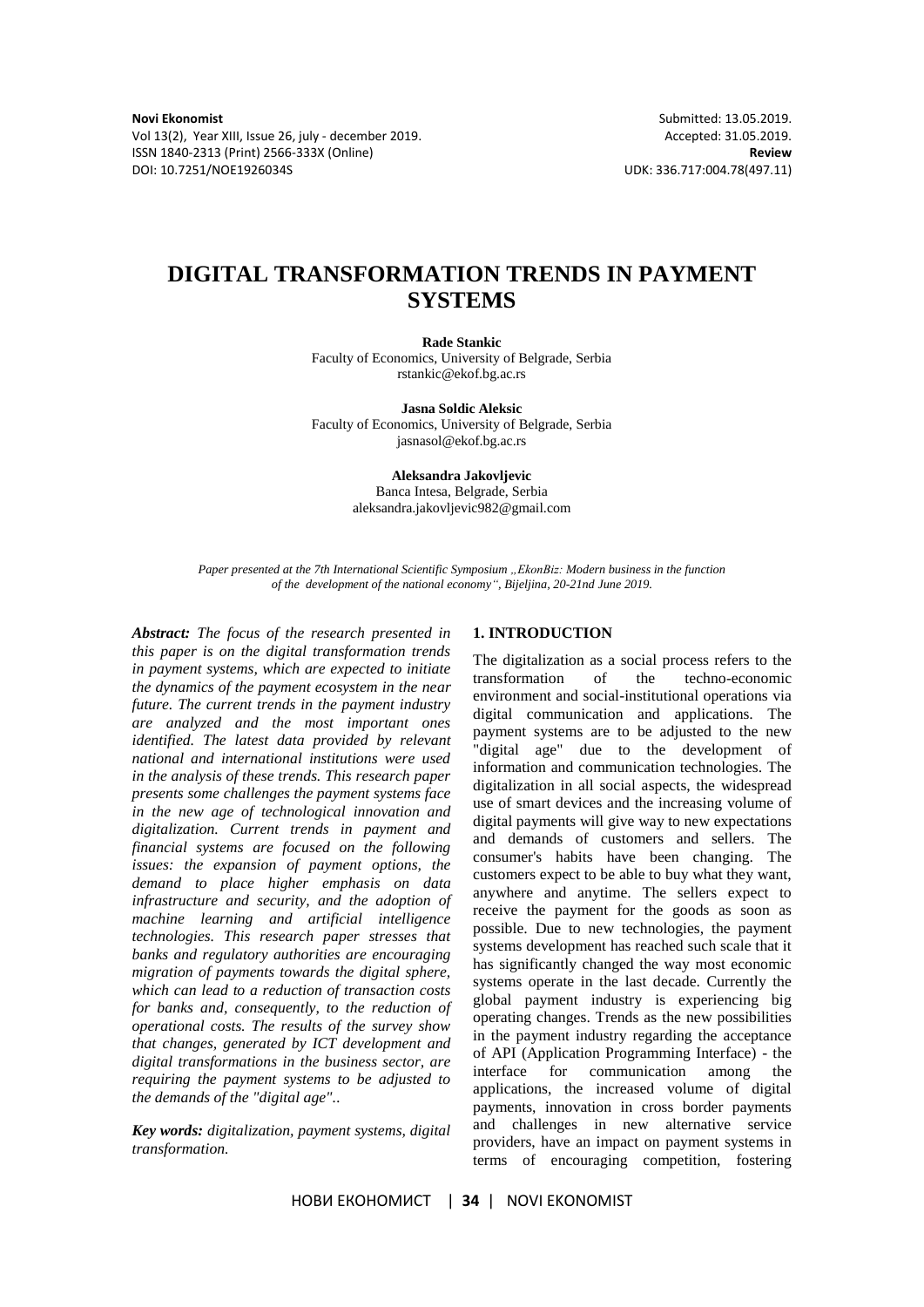innovations and improvement of process and system efficiency.

The financial systems have significantly evolved and have undergone a technological advancement in the past few years, and within that framework the payment systems are at the forefront of these changes. The global market of payment service providers is becoming increasingly larger. Not only that the innovative researches of the existing "players" are visible, but also a series of new creative solutions are offered by the newcomers in the field. The payment systems, in which banks are traditionally dominant, are exposed to a bigger competition due to new participants and most of them are non-banking institutions. These new "players" are retailers, telecommunication service providers, technology firms, start-up companies and other organizations specialized for payment processing services.

Bearing in mind all the abovementioned, the aim of this paper is to help to understand better the new ecosystems of the payment industry, as well as the potential challenges and benefits they face. For that purpose, an analysis was carried out based on documents and data provided by relevant national and international institutions.

#### **2. Payment Systems**

In the broadest sense, the payment system is a set of systems that support financial transfer (NBS, 2019). In order to fulfill its role in a satisfactory manner, it is necessary that the financial funds remain in the payment channels as short as possible. Besides, the system must be safe which primarily refers to transactions security and continuous availability for clients. Execution of a transaction at economically acceptable prices is also an important feature that contributes to the quality of the payment system.

A reliable and efficient payment system is one of the fundamental prerequisite for the operation of the whole financial system on an international and national level. Due to a high level of advancement of information and communication technologies, all the most important segments of payment systems have become digitalized. There are many benefits from introducing digitalization in the payment systems, but on the other hand, some new risks have emerged.

# **3. Digital Transformation Trends in Payment Systems**

What causes the rapid pace of changes in current payment systems? Customers are aiming for greater value and their expectations are rising. Agile competitors are entering into this sector, while the regulatory agencies are promoting

cooperation and open ecosystems. Business environment requires innovations and adoption of new technologies, such as open interfaces for communication among applications (API Application program interfaces), real time payment (RTP - Real-Time Payment) infrastructure, Robotic Process Automation (RPA) and Internet of things (IoT) (Vudayagiri, Srividya, Sharma, 2018, p. 3).

The newcomers in the payment systems - from FinTech companies (Transfer Wise), e-commerce merchandisers (Amazon), tech giants (Google) to retailers (Walmart) - have great experience in using collected data about their users or customers so they can adapt its operations to their requirement as much as possible.

Some payment service providers have responded slowly to the pressures from multiple sides due to the lack of platform-based ecosystems (Paas - Platform as a Service). But the new "open banking" concept encourages companies to accept the Paas delivery platform models as services in order to connect with other interested parties for value and data exchange. The concept of "open banking" and the directive PSD2 (Payment Services Directive 2) brought major changes in the European financial industry and opened to third parties - service providers (TPPs - Third Parties Providers) the access to information on accounts and payments of customers (with their consent, of course).

In this manner, the service providers are able to create and offer to the customer different digital products and services. PSD2 (Directive EU, 2015) is a directive on payment services and currently has been implemented on markets of European Union member states. Banks in the European Union had to offer free of charge and open access via Application Programming Interface (API) by March 14, 2019. The directive, which implies a six month statutory deadline for implementation, is expected to change the financial service industry as we know it today.

Current trends in payment and financial systems are focused on the following: more payment options, greater focus on data infrastructure and data security, adoption of machine learning and artificial intelligence, and instant payments as the potential alternative to the existing payment instruments.

# **3.1. Expanding Digital Payment Options**

The digital payment trends are increasing especially the use of instruments as digital wallets, contactless credit cards and payments by smart mobile phones. Improved security measures and the comfortable use will probably be the key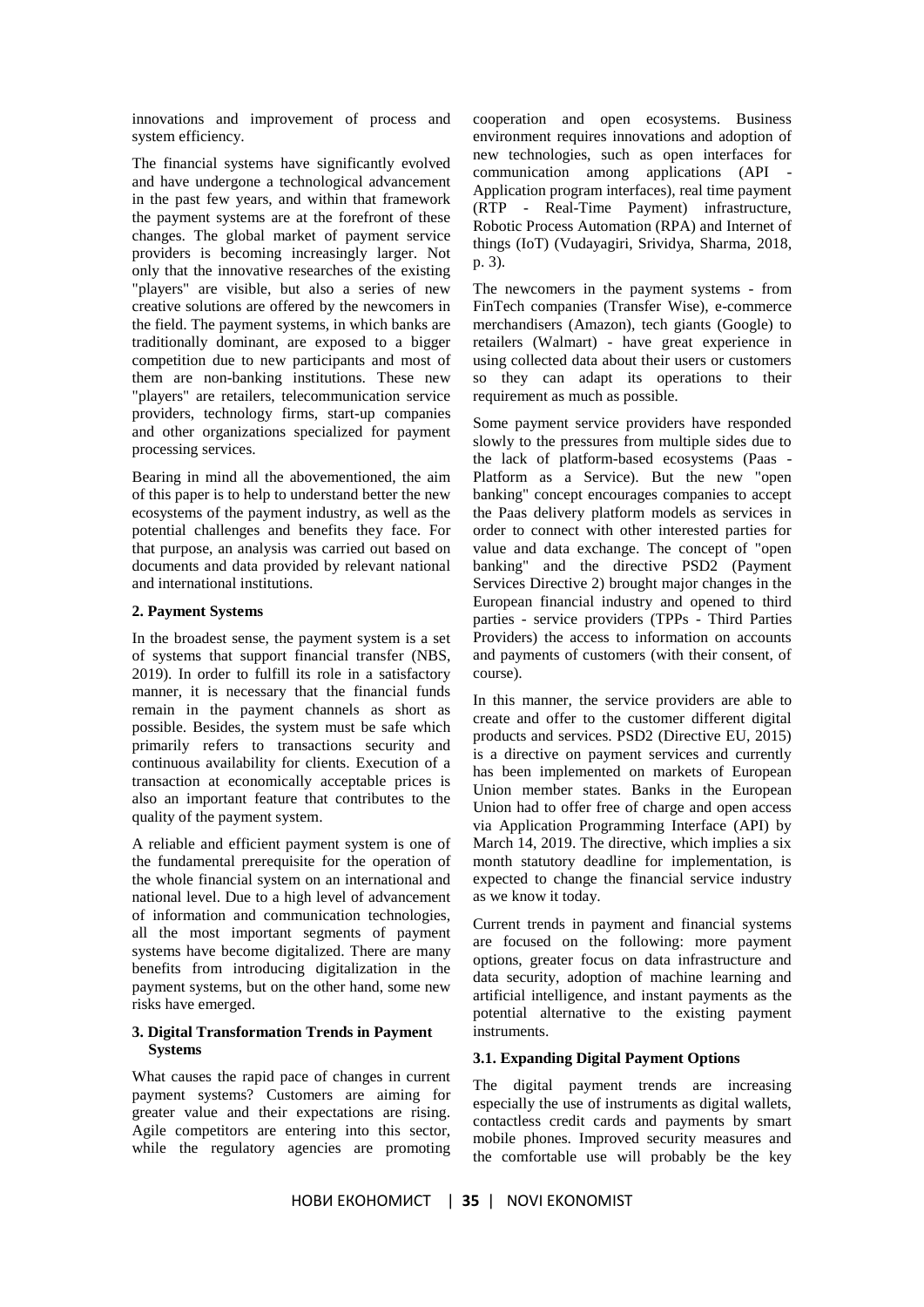drivers in increasing the volume of digital payments on new and mature markets. A widespread use of cheap communication technologies and faster internet connections enable the clients a greater degree of practicality affecting the growth of digital payments adoption. Banks and regulatory bodies are encouraging payment migrations towards the digital sphere which can lead to a reduction of transaction costs for banks and, consequently, to the reduction of operational costs.

Business operations based on technology platforms enabled the technological giants (BigTech) as Amazon, Alibaba, Facebook and Tencent to enter the market of financial services threatening to banks which react slowly to the challenges of the digital process. Besides, it is obvious that the paying possibilities are expanding in all directions to meet the growing needs and expectations of the customers. Many options are available for mobile payments: Apple Pay, Google Pay, Samsung Pay, PayPal, Square, Venmo, alternative banks like Chase Pay or options in applications like WhatsApp or Facebook Messanger.

With the increase of electronic and mobile trade, there is a greater demand for more perfect and integrated methods of digital payments. The technologies for the next generation of digital payments comprise EMB (Europay, MasterCard, Visa) chips, QR codes (Quick Response Code) and NFC (Near-field communication) contactless payment systems. Currently the NFC segment is growing at the greatest rate due to integration and application of this technology in mobile and portable devices. It is expected the EMB chips will attain the dominant position by 2022. (STATISTA, 2019)

#### **3.2 Greater Focus on Infrastructure and Data Security**

Data security and privacy are critical factors for secure payment in the digital environment. The cyber risks are rising since the new payments methods are becoming more popular. Advanced solutions for digital identity can help reduce these risks. Online identification, authentication and authorization of users are crucial for the security of users in the digital environment.

To enhance the security infrastructure, the financial institutions will continue to assess the range of technological solutions, like secure data storage of clients based on Cloud, improved encryption methods that protect the transactions and artificial intelligence that operate in real-time to detect frauds.

The increase of identity theft and scenarios like Synthetic ID frauds require new protection

mechanisms. By merging real and false data about the user, a new identity is created which can be used for financial fraud. To lower the risk the Risk-Based Authentication (RBA) is increasingly used. RBA is a method of applying different levels of precaution on the process of authentication and it relays on the probability that the access to the given system could be compromised. As the level of risk rise, the process of authentication becomes more comprehensive and restrictive.

As the difference between physical and digital channels is reducing, the management of digital identity becomes a critical element. Interface based on IoT like Apple Siri, Amazon Alexa, Microsoft Cortana, Google Assistant/Now and Samsung Bixby/Viv enable management of things by voice. Alexa is the Amazon's voice service based on Cloud available on more than a hundred of millions devices. Apple Siri is one of the widespread smart assistants on the market available on five hundred millions devices and it responds to ten billions requests per month.

Apple Siri is also used for voice activated P2P (person-to-person) payments. For this purpose it was first used by PayPal, Venmo and Square Cash, and then by banks, like the British Monzo, German N26 and Canadian RBC. It is estimated that the next battle in the tech world will be around the voice-driven digital assistants. (The Financial Brand, 2019)

#### **3.3. Machine Learning and Artificial Intelligence Adoption**

The financial institutions agree that the artificial intelligence and machine learning are not a vision of the future any more. Machine learning (ML) is a branch of artificial intelligence where data science is used for creating algorithms and computer systems, able to adapt to new situations and to learn based on experience.

Machine learning uses the generalization of existing data as a base for predicting the future ones. Through machine learning algorithms, for example, the company gathers statistical and historical data about typical purchases a customer makes and they are able to identify any suspicious activity that is outside of the statistical norm. This anomaly, or unusual behavior, is then tagged and the adequate notification is automatically sent to cardholder in real-time.

The tools for machine learning are also used by financial institutions for finding solutions for diverse inner challenges, including operating costs reduction and the increase of employers productivity by removing the double layers of human interaction. By applying the machine learning, characteristics of each account based on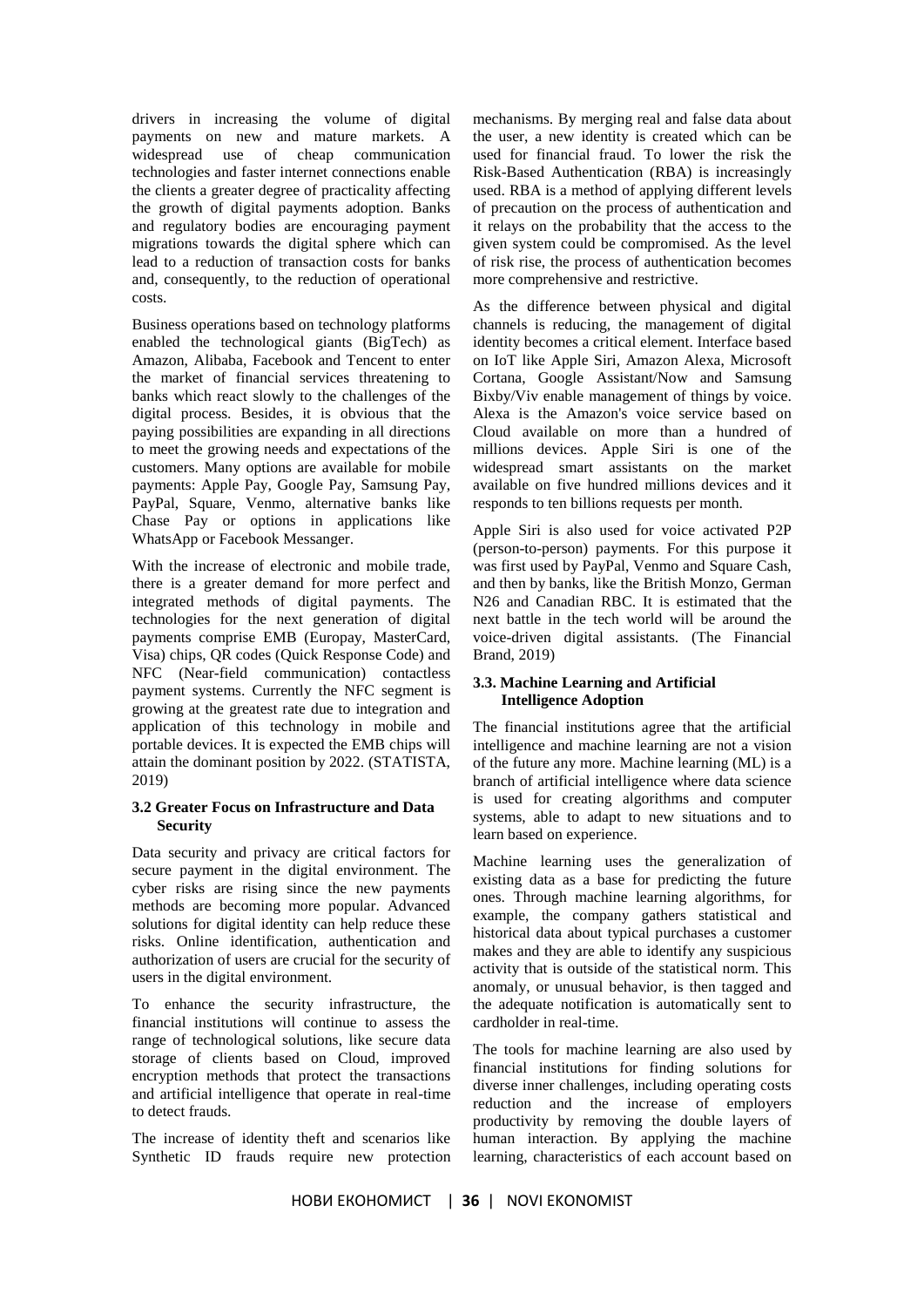the transaction data can be shown and a model for predicting the most appropriate offer for every customer can be created. Machine learning can be used to recognize customers, offer personalized services and building loyalty offering propositions based on the customer behavior. In addition, machine learning can combine transaction data and data from other sources, and in this manner enable the banks to better understand the customer's behavior. By knowing customer preferences, it is possible to make predictions about their next purchase and the payment cards use are encouraged. The machine learning tools can help eliminate interaction complexity for clients, to improve the customer experience and to reduce costs.

By using transaction data, banks and financial service providers can personalize and offer rewards for loyalty of certain people. Individual transaction-level data can help banks and service providers learn about customer interests, their hobbies, and financial position (Vudayagiri, Srividya, Sharma, 2018, p. 11).

As the transaction data analysis by implementation of machine learning tools and artificial intelligence is getting greater importance, there are realistic expectations that the traditional banks could become "intelligent banks".

#### **3.4. Instant Payments as a Potential Alternative of Existing Payment Instruments**

Even though there still are some concerns, instant payments are increasingly becoming an alternative for existing payment instruments. Instant payments are beginning to evolve in more and more countries due to the need for quick funds transfers. Based on the experience of countries that used instant payments for several years, as Denmark, Sweden and Great Britain, it can be concluded that this manner of payment is gaining significance and popularity very quickly. Instant credit transfer (instant payment) is a credit transfer, namely payment, initiated by the payer - consumer (natural person) or by a business entity.

There are many advantages of instant payments compared to the current payment methods. Some of the most important ones are: payment in the 24/7/365 (service) regime from every location and using various state-of-the-art telecommunication devices, money is available for the payee within a few seconds, lower costs of processing low-value transactions, possibility of creating new products and services, possibility that the service of acquiring payment instruments may also be provided by payment service providers who so far did not provide such services, reduction in payment costs, improvement in cash flow

management, new and cheaper payment instruments for merchants, competitive with card payments (NBS, 2019).

Instant payments find their application in payments between two consumers (P2P person-toperson), consumer to a business entity (P2B peerto-business) and vice versa, and payments between business entities (B2B business-to-business). There are three main payment schemes in real-time initiated in 2018 - Real Time 1 (EBA RT1) for processing SEPA instant credit transfer (SEPA Credit Transfer Instant - SCT inst) in Europe, The Clearing House (TCH) real-time payments in United States, and The Australian New Payments Platforms (NPP) for payments in real-time in Australia. The European Central Bank (ECB) launched the system TIPS (TARGET Instant Payment Settlement) on November 30, 2018 available for consumers and companies in 19 euro zone countries.

This pan-European service offers customers the possibility, no matter of the location and working hours (within 10 seconds or less), to send and receive payments via smart phones, computers and POS systems in-store.

The ECB are offering TIPS to banks at a low price as 0.002 euros per transaction, so the banks can provide services to merchants and consumers at a similar competitive price. Global tech giants such as the American companies PayPal, Google, Facebook and Amazon, and the Chinese Alibaba and Tencent currently have the dominance in this kind of services in Europe. This has been a source of concern among the European politicians in the last several years. The European Central Bank is committed to establishing a single domestic market for Europe, and TIPS is supporting this vision by making it easier to harmonize instant payments. TIPS is only available for service providers that have accounts at the central bank connected to the euro zone TARGET 2 network, which means it is effectively restricted to banks within the European Union.

The system is designed only for transactions in euros, but the European Central Bank is eager to support also other currencies if there is a demand for it. This platform was developed by the central bank of Italy in cooperation with the central banks of Germany, France and Spain, so it is managed by all of them together. (ECB, 2019)

To overcome the challenges related to the different message formats, it is relevant to establish standards, such as ISO 20022. The ISO 20022 is a standard for electronic data exchange among financial institutions which comprise financial information transmitted between financial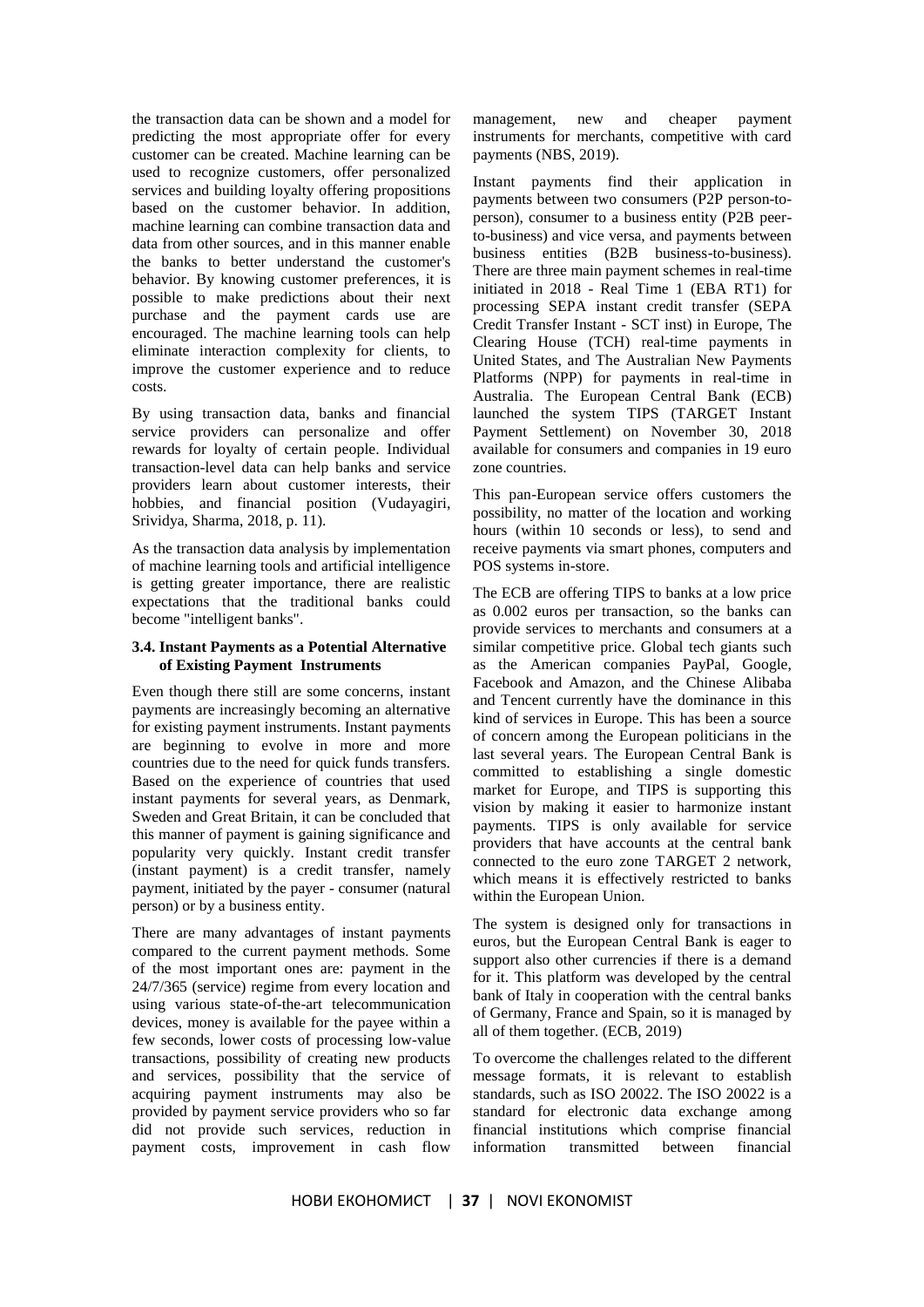institutions that include payment transactions, information on securities trade, credit and debit cards transactions and other financial information. Corporations are increasingly accepting ISO 20022 as a standard for message exchange and soon it could emerge as a global standard for message exchange.

But the European banks have a slow pace in joining the TIPS system, so the EU Commission and ECB are assessing ways to facilitate its use. The EU Commission Vice President in charge of financial services, Valdis Dombrovskis, stressed, "We are reflecting on whether a stronger regulatory push would be needed to speed up this process," and, "In a few years, we want Europe to set new global standards for payments technology" (PYMNTS, 2019). ECB could issue recommendations for improvements of technological standards.

The European Commission, empowered only to propose laws on EU level, would be entitled to come up with new regulations. Visa and Mastercard are currently dominating the European card payments market. EU politicians have many times stated that the EU needs its own payment system and the European Commission is now attempting to make the role of euro more important in the trade of goods and energy comparing to the dominant dollar. In order to promote payment innovations, the

ECB is cooperating with significant actors in the financial industry, especially around the agreements on common regulations and standards, and the ways to eliminate all the remaining barriers for paying in EU member states.

The Euro Retail Payments Board, chaired by ECB, in collaboration with the representatives of providers and paying services customers are working together to make the EU payment market even more integrated, innovative and concurrent. (EBC, 2019)

### **4. Digital Transformation Trends in the Payment Systems of Serbia**

The instant payment IPS NBS has been launched in Serbia on November 22, 2018 operated by the National Bank of Serbia. It is a state-of-art payment system enabling the payment service provider to execute individual instant transfers 24 hours a day, seven days a week, 365 day a year within only few seconds.

In IPS system of NBS the orders are executed based on instant payments in individual amount up to 300,000 RSD.

Apart from executing instant payments by using standard payment methods (for example, via

electronic-mobile banking or at the payment service providers' desk), the infrastructure of IPS NBS systems enables instant payments at the merchant's point of sale, the services of Bill Presentment (BP) and the service Central Addressing Scheme (CAS), namely, execution of instant payments to a registered pseudonym of the payment service user, for instance, mobile telephone number. The Central Addressing Scheme is a service for registration of the mobile telephone number in the central base, namely, linking it with the account number enabling the user to transfer the funds to the account of another user solely by knowing the mobile phone number, without need to have information about its account number. On the other hand, the service of taking over the data about the invoice enables the user to get via electronic way the needed data from big invoice receivers (mobile and cable operators, communal service providers etc.) based on which bills for services can be paid in a quick and comfortable manner, from any point and at any time.

Instant payments are of strategic significance for further modernization of the payments systems of the Republic of Serbia. The regulatory framework and the establishment of the NBS IPS system, as well as the fee policy related to the transaction execution within that system, ensuring the standardization in instant payments service providing and cost efficiency, which can be used by the payment service providers for introducing new services and improvement of the existing ones.

Concerning the fee The National Bank of Serbia charges to banks participating in the IPS NBS system, namely, low expenses for executing these instant payments, it is expected that the banks according to its business policy would set (low) fees for end users, attracting this way many instant payment users and being concurrent on the market.

By comparing the operating indicators of the newly established IPS NBS paying system (Table 1) with the operating indicators of clearing system (Table 2) and Real Time Gross Settlement system (Table 3), launched in Serbia in 2003, it can be noticed that the amount and value of instant payments in the first four months of 2019 reached one tenth of the amount and values of the payments in the clearing system. It is expected a rise of a volume of instant payments and a decline of payments in the clearing system.

But the NBS enabled in 2005 the participants to execute "small clearing payments" in the RTGS system by the rate set for clearing payments. That had an impact in the participation of clearing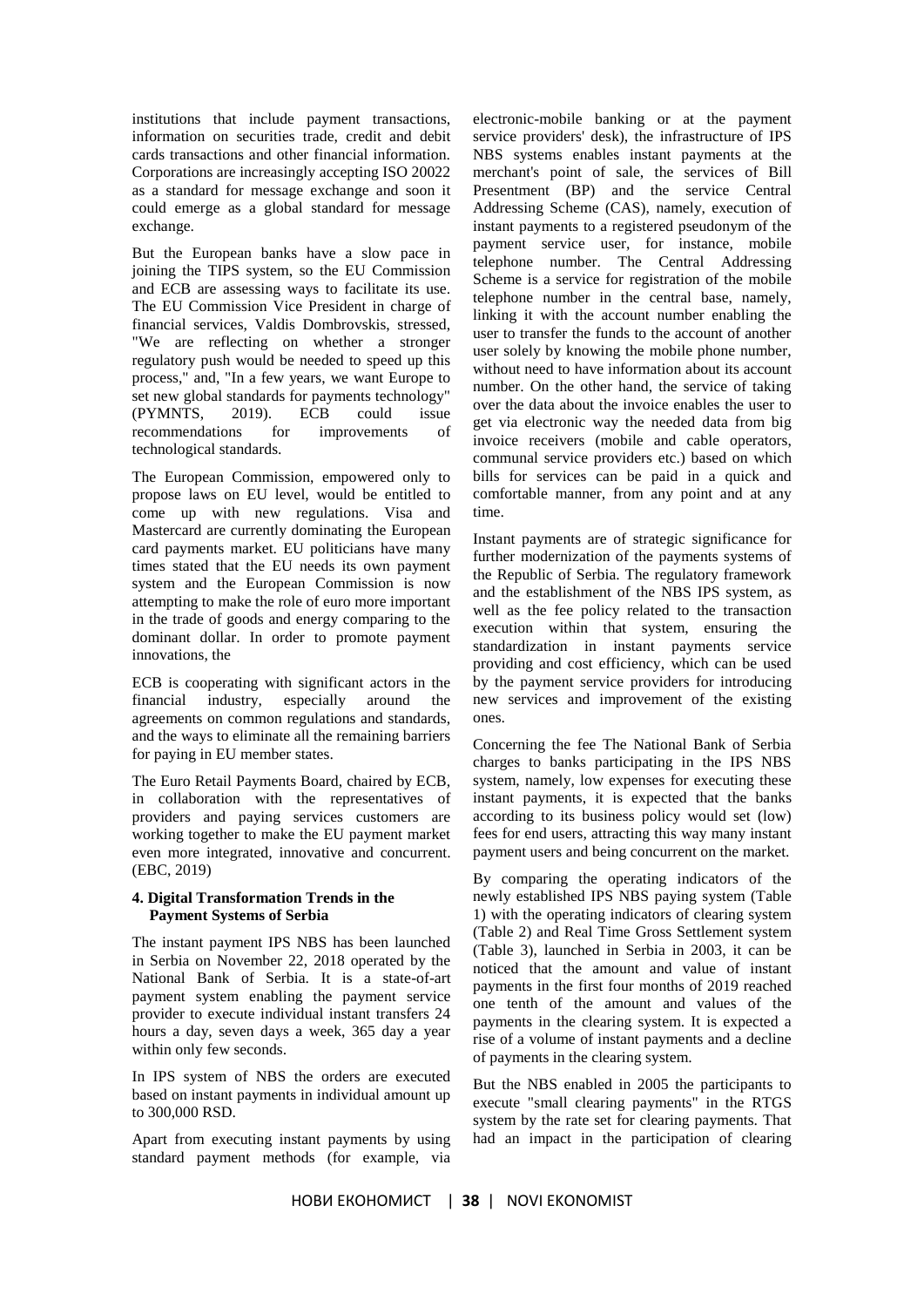payments in the total volume of payment which decreased from 94% in 2004 to 23.6% in 2018.

Besides, based on the review of the daily turnover value and the volume of payments, in the IPS NBS payment system, in March of 2019 (Table 1) it is shown that the volume of payments during the working days is many times larger than during the non-working days, pointing out a significant increase of payments in real-time in the Serbian payment system, executing after the working time of the clearing and RTGS systems.

|       | Month Number<br>of days | Total<br>payments | Average<br>number of<br>payments<br>per day | <b>Turnover</b><br>value in<br>billions<br><b>RSD</b> | Daily average<br>value in<br>billions RSD | Average<br>value of<br>transaction | Average<br>time in<br>sec. |
|-------|-------------------------|-------------------|---------------------------------------------|-------------------------------------------------------|-------------------------------------------|------------------------------------|----------------------------|
| Jan   | 31                      | 354,969           | 11,451                                      | 4.8                                                   | 154.1                                     | 13,454.7                           | 1.25                       |
| Feb   | 28                      | 397,051           | 14,180                                      | 5.3                                                   | 189.1                                     | 13,333.0                           | 1.26                       |
| March | 31                      | 415,722           | 13,410                                      | 5.9                                                   | 189.7                                     | 14,146.3                           | 1.17                       |
| April | 30                      | 451,483           | 15,049                                      | 6.8                                                   | 225.8                                     | 15,004.9                           | 1.18                       |

**Table 1.** Operating indicators of the IPS NBS payment system (January to April 2019)

*Source: National Bank of Serbia, May 2019*

**Table 2.** Operating indicators of the clearing system NBS (January to April 2019)

| Month | Number<br>of days | Total number<br>of payments in<br>millions | Average numbers<br>of payments per<br>day | Turnover<br>value in<br>billions<br>RSD. | Daily average<br>turnover value in<br>billions RSD. |
|-------|-------------------|--------------------------------------------|-------------------------------------------|------------------------------------------|-----------------------------------------------------|
| Jan   | 20                | 3.8                                        | 189,997                                   | 34.3                                     | 1.7                                                 |
| Feb   | 19                | 4.2                                        | 218,422                                   | 36.8                                     | 1.9                                                 |
| March | 21                | 4.0                                        | 191,788                                   | 39.5                                     | 1.9                                                 |
| April | 20                | 3.6                                        | 180,854                                   | 34.0                                     | 1.7                                                 |

*Source: National Bank of Serbia, May 2019*

**Table 3.** Operating indicators of the NBS RTGS system (January to April 2019)

| Month | Number<br>of days | Total<br>number of<br>payments in<br>millions | Average number<br>of payments per<br>day | Turnover<br>value in<br>billions RSD | Average<br>turnover<br>value per day<br>in billions<br><b>RSD</b> |
|-------|-------------------|-----------------------------------------------|------------------------------------------|--------------------------------------|-------------------------------------------------------------------|
| Jan   | 20                | 12.9                                          | 646,407                                  | 4,165.5                              | 208.3                                                             |
| Feb   | 19                | 14.2                                          | 745,945                                  | 4,279.4                              | 225.2                                                             |
| March | 21                | 15.5                                          | 737,351                                  | 4,403.7                              | 209.7                                                             |
| April | 20                | 16.1                                          | 803,642                                  | 4,675.3                              | 233.8                                                             |

*Source: National Bank of Serbia, May 2019*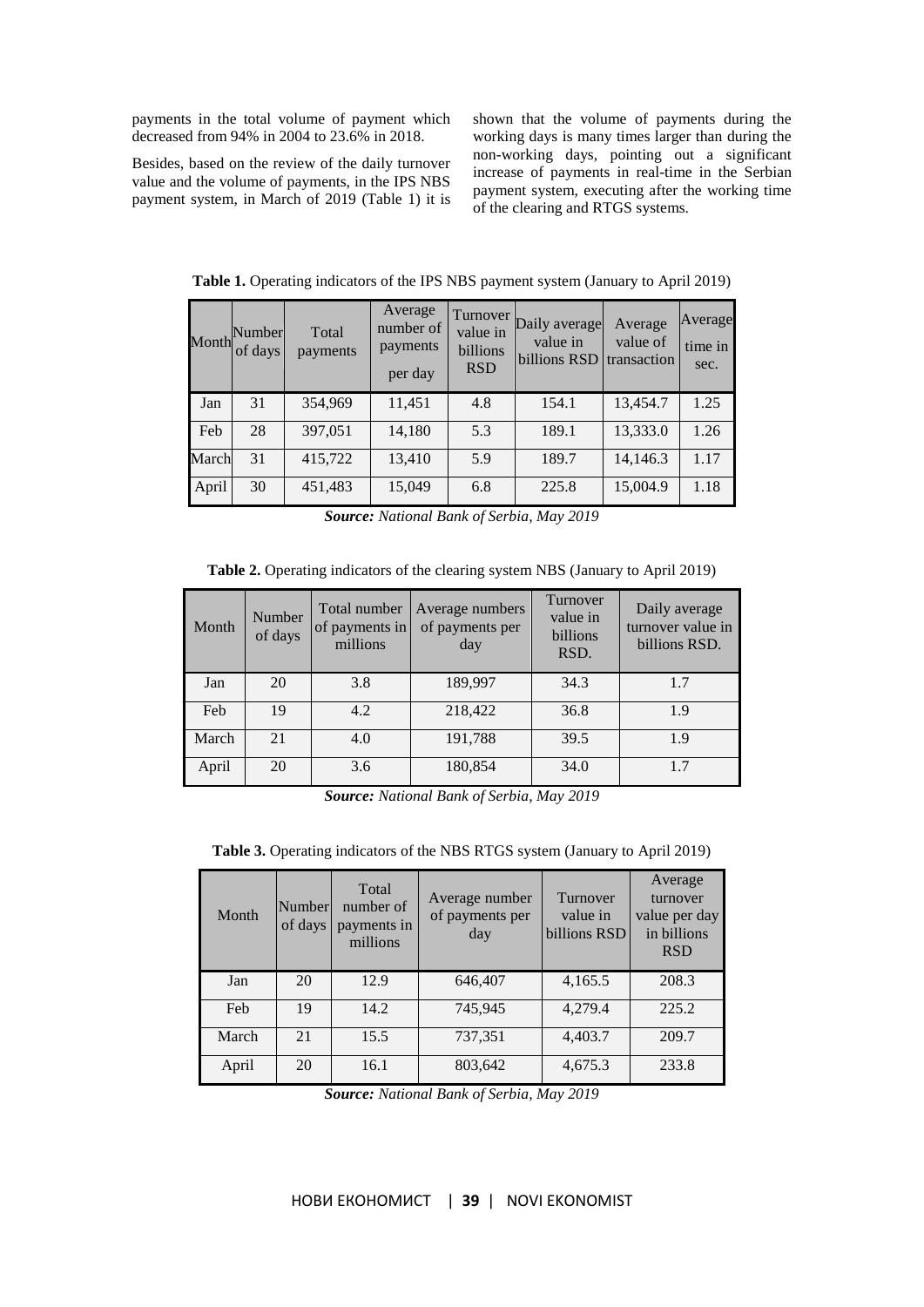

**Graph 1.** IPS NBS payment system - daily turnover values and number of payments in March 2019

*Source: National Bank of Serbia, April 2019*

Since April 1, 2019 the banks in Serbia are obliged to provide its users the service of instant payment on the point of sale (physical or virtual). The buyer is entitled to pay using the QR code in two ways. One way is that the buyer generates the QR code on its mobile phone, which will be scanned by the merchant, and the other way is that the merchant is the one who generates the QR code on its point of sale, and then is scanned by the buyer and paid in that way. In order to encourage the use of smart phones for everyday payments, the National Bank of Serbia in cooperation with the representatives of the Chamber of Commerce and Industry of Serbia and the Association of Serbian Banks, prepared a document of Recommendation for the Use of QR Code in Displaying Elements of Transfer Order (NBS, CCIS, ASB, 2018), standardizing the elements of transfer order (approval transfer) by which the payment is initiated and which are contained in the QR code on the printed invoices. It is also contained in instant payments online or on physical points of sale, when the mentioned code is represented by the seller (for example, on the tablet or on POS terminal), or by the buyer (in the mobile banking application). Payments by QR code decreases the transaction costs and makes the electronic payments more simple. The consumer should only direct the mobile phone camera and scan the QR code to initiate the payment. The popularity of QR code in mobile payments worldwide is rising, which is in accordance with the increase of number of users of smart phones. Apart from speeding up the payment process, this system represents a real competitor to card payment, especially because it allows the merchant to have the money immediately available on its

account, without need to wait a few days as it is the case with the card payments.

#### **CONCLUSION**

Based on the research and data exposed in this paper, it can be concluded that the global payment industry is experiencing a shift in operating paradigm influenced by the information and communication technology development.

The payment systems, traditionally dominated by banks, are exposed to a bigger competition due to new participants, which are mainly non-banking institutions. The data security and privacy are the critical factors of payment safety in a digital environment. Even though there still are some concerns, instant payment is increasingly becoming an alternative to the existing payment instruments. As the transaction data analysis by implementation of machine learning tools and artificial intelligence is getting greater importance, there are realistic expectations that the traditional banks could become "intelligent banks". New trends in the payment system, firstly the launch of instant payment system, are of strategic significance for further modernization of the payments systems of the Republic of Serbia.

The facts exposed in this research paper unambiguously point out that the digital transformation trends in payment systems, herein marked as the most important ones, will be even more pronounced in the coming years.